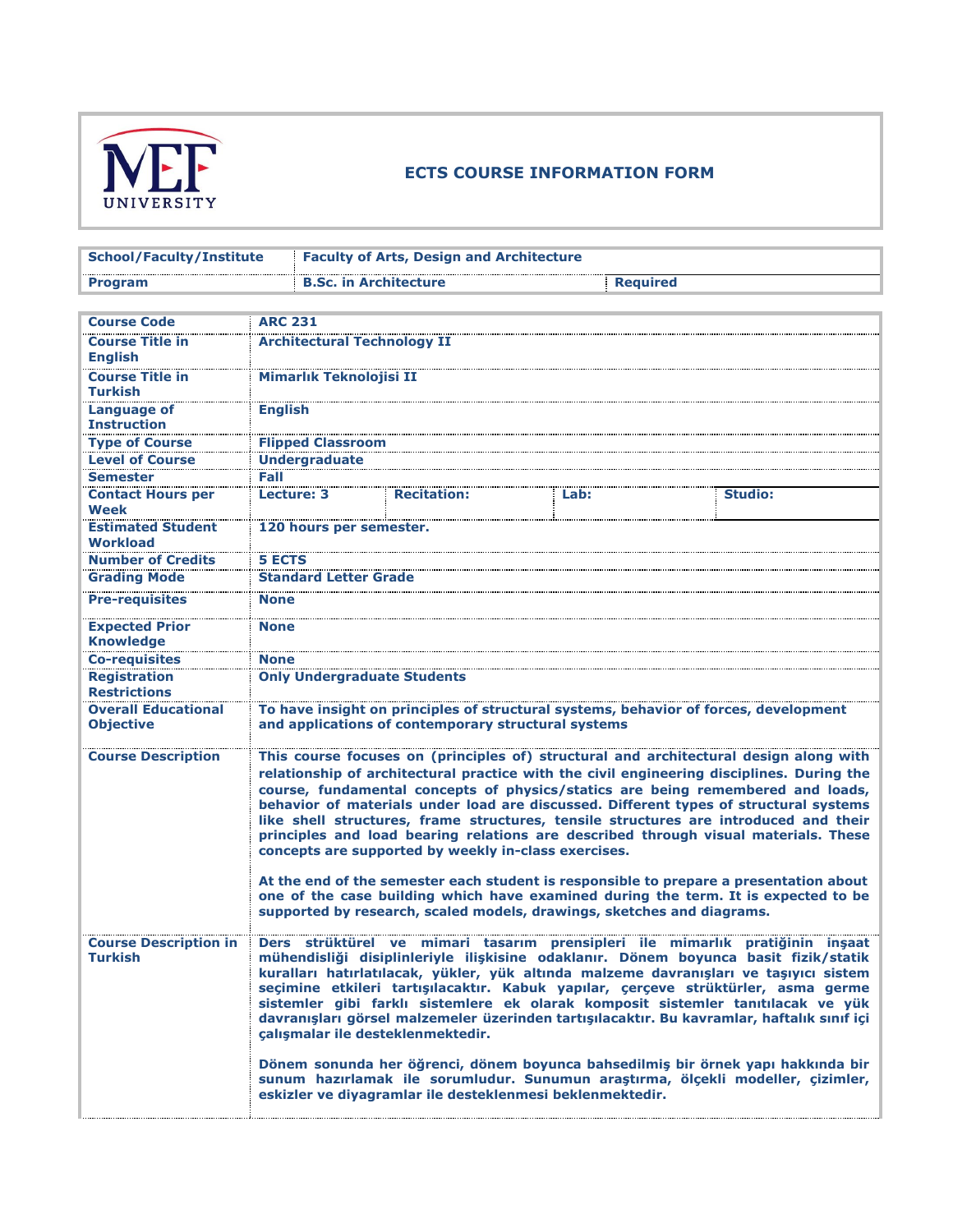| <b>Course Learning</b><br><b>Outcomes and</b><br><b>Competences</b> | Upon successful completion of the course, the learner is expected to be able to:<br>understand the importance of structural logic on architectural design, the<br>1.<br>integration of fields and able to use the terminology;<br>2. comprehend basic principles of static and dynamic structural behavior that<br>look at different phases of design in an integrated way;<br>3. recognize the basic principles in the selection of materials, components and<br>assemblies, based on their characteristics together with their performance;<br>4. know new technologies to design and visualize construction process of a<br>building. |                         |                                          |
|---------------------------------------------------------------------|------------------------------------------------------------------------------------------------------------------------------------------------------------------------------------------------------------------------------------------------------------------------------------------------------------------------------------------------------------------------------------------------------------------------------------------------------------------------------------------------------------------------------------------------------------------------------------------------------------------------------------------|-------------------------|------------------------------------------|
|                                                                     | <b>Relation to Program Outcomes and Competences:</b><br><b>S=Supportive</b><br>$N = None$                                                                                                                                                                                                                                                                                                                                                                                                                                                                                                                                                | <b>H=Highly Related</b> |                                          |
|                                                                     | <b>Program Outcomes and Competences</b>                                                                                                                                                                                                                                                                                                                                                                                                                                                                                                                                                                                                  | <b>Level</b>            | <b>Assessed by</b>                       |
|                                                                     |                                                                                                                                                                                                                                                                                                                                                                                                                                                                                                                                                                                                                                          | N/S/H                   | Presentation,<br>Sketchbook,<br>Quizzes. |
|                                                                     | 1. Ability to read, write and speak effectively in Turkish and English, equivalent<br>to a B2 European Language Passport Level in English.                                                                                                                                                                                                                                                                                                                                                                                                                                                                                               | S                       |                                          |
| environment, and make individual decisions.                         | 2. Ability to question and interpret ideas considering diverse points of view;<br>gather and use data, develop concepts related to people, places and the                                                                                                                                                                                                                                                                                                                                                                                                                                                                                | н                       | Quizzes,<br>Presentation,<br>Sketchbook. |
| communicate the process of design.                                  | 3. Ability to use appropriate graphical methods including freehand and digital<br>drawing techniques, (ECDL advanced) in order to develop ideas in addition to                                                                                                                                                                                                                                                                                                                                                                                                                                                                           | S                       |                                          |
| principles in relevant precedents.                                  | 4. Ability to use fundamental principles of architectural design considering the<br>place, climate, people, society as factors, and simultaneously express present                                                                                                                                                                                                                                                                                                                                                                                                                                                                       | $\overline{\mathbf{s}}$ |                                          |
| design projects.                                                    | 5. Understanding of architectural principles belonging to global and local cultures<br>shaped by the climatic, technological, socioeconomic, cultural factors, in addition<br>to principles of historic preservation while developing architectural and urban                                                                                                                                                                                                                                                                                                                                                                            | $\mathbf{s}$            |                                          |
| patterns of different cultures.                                     | 6. Understanding the theories and methods used to describe the relationship<br>between human behavior and physical environment; and concurrently<br>understanding different needs, values, behavioral norms, social and spatial                                                                                                                                                                                                                                                                                                                                                                                                          | S                       |                                          |
| conditions and relevant laws and standards.                         | 7. Ability to apply various stages of design processes considering the client and<br>user needs, which include space and equipment requirements besides site                                                                                                                                                                                                                                                                                                                                                                                                                                                                             | S                       |                                          |
|                                                                     | 8. Understanding the role of applied research in determining function, form and<br>systems and their impact on human conditions and behavior.                                                                                                                                                                                                                                                                                                                                                                                                                                                                                            | н                       | Quizzes,<br>Presentation,<br>Sketchbook. |
| and applications of structural systems.                             | 9. Understanding of the basic principles of static and dynamic structural<br>behavior that withstand gravity and lateral forces, in addition to the evolution                                                                                                                                                                                                                                                                                                                                                                                                                                                                            | н                       | Quizzes,<br>Presentation,<br>Sketchbook. |
| provide healthful environments.                                     | 10. Ability to apply the principles of sustainability in architectural and urban<br>design projects that aim to preserve the natural and historic resources and                                                                                                                                                                                                                                                                                                                                                                                                                                                                          | S                       |                                          |
|                                                                     | 11. Ability to apply the fundamental principles of building and safety systems<br>such as mechanical, electrical, fire prevention, vertical circulation additionally to<br>principles of accessibility into the design of buildings.                                                                                                                                                                                                                                                                                                                                                                                                     | S                       |                                          |
|                                                                     | 12. Understanding the basic principles in the selection of materials, products,<br>components and assemblies, based on their characteristics together with their<br>performance, including their environmental impact and reuse possibilities.                                                                                                                                                                                                                                                                                                                                                                                           | н                       | Quizzes,<br>Presentation,<br>Sketchbook. |
| life safety and sustainability principles.                          | 13. Ability to produce a comprehensive architectural project from the schematic<br>design phase to design development phase, while integrating structural systems,                                                                                                                                                                                                                                                                                                                                                                                                                                                                       | $\mathbf s$             |                                          |
|                                                                     | 14. Understanding the principles of environmental systems such as energy<br>preservation, active and passive heating and cooling systems, air quality, solar<br>orientation, day lighting and artificial illumination, and acoustics; in addition to<br>the use of appropriate performance assessment tools.                                                                                                                                                                                                                                                                                                                             | N                       |                                          |
|                                                                     | 15. Ability to choose appropriate materials, products and components in the<br>implementation of design building envelope systems.                                                                                                                                                                                                                                                                                                                                                                                                                                                                                                       | S                       |                                          |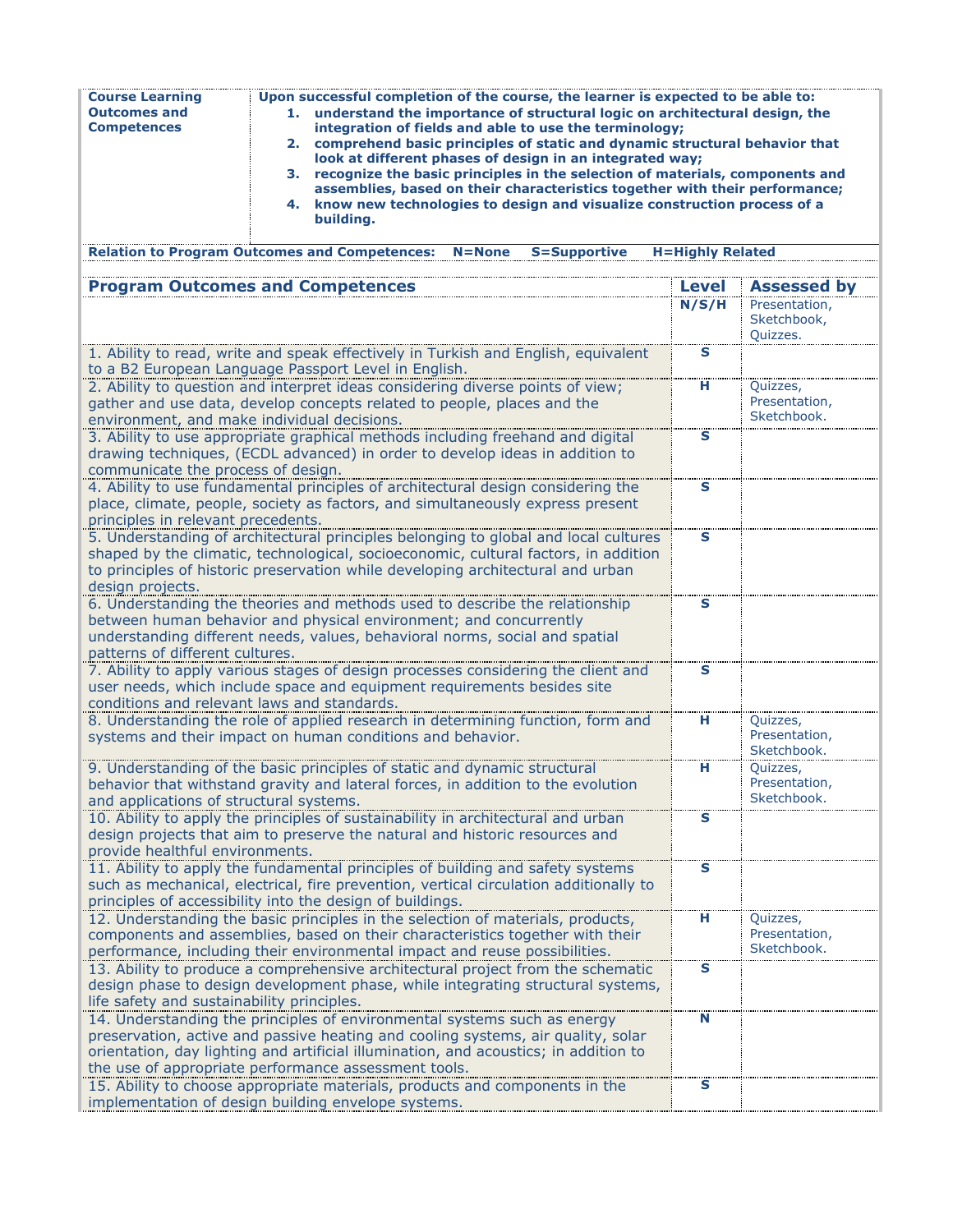| 16. Ability to understand the principles and concepts of different fields in<br>multidisciplinary design processes and the ability to work in collaboration with |   |  |
|------------------------------------------------------------------------------------------------------------------------------------------------------------------|---|--|
| others as a member of the design team.                                                                                                                           |   |  |
| 17. Understanding the responsibility of the architect to organize and lead design                                                                                | s |  |
| and construction processes considering the environmental, social and aesthetic                                                                                   |   |  |
| issues of the society.                                                                                                                                           |   |  |
| 18. Understanding the legal responsibilities of the architect effecting the design                                                                               |   |  |
| and construction of a building such as public health and safety; accessibility,                                                                                  |   |  |
| preservation, building codes and regulations as well as user rights.                                                                                             |   |  |
| 19. Ability to understand the ethical issues involved in the design and                                                                                          | s |  |
| construction of buildings and provide services for the benefit of the society. In                                                                                |   |  |
| addition to the ability to act with social responsibility in global and local scales                                                                             |   |  |
| that contribute to the well being of the society.                                                                                                                |   |  |
| 20. Understanding the methods for competing for commissions, selecting                                                                                           |   |  |
| consultants and assembling teams, recommending project delivery methods,                                                                                         |   |  |
| which involve financial management and business planning, time management,                                                                                       |   |  |
| risk management, mediation and arbitration.                                                                                                                      |   |  |
|                                                                                                                                                                  |   |  |

| <b>Prepared by and Date</b> |                                                                                    | <b>Irem Korkmaz 09.03.2020</b>                                                                          |  |  |
|-----------------------------|------------------------------------------------------------------------------------|---------------------------------------------------------------------------------------------------------|--|--|
|                             |                                                                                    |                                                                                                         |  |  |
| Semester                    | Fall 2019-2020                                                                     |                                                                                                         |  |  |
|                             |                                                                                    |                                                                                                         |  |  |
| <b>Name of Instructor</b>   | <b>Dr. Tomris AKIN</b>                                                             |                                                                                                         |  |  |
| <b>Course Contents</b>      | <b>Week</b>                                                                        | <b>Topic</b>                                                                                            |  |  |
|                             | 1.                                                                                 | <b>Introduction</b>                                                                                     |  |  |
|                             |                                                                                    | <b>Categories of Structures</b>                                                                         |  |  |
|                             |                                                                                    | <b>Study and Discussion on Selected Buildings</b>                                                       |  |  |
|                             | 2.                                                                                 | <b>Compressive Systems</b>                                                                              |  |  |
|                             |                                                                                    | <b>Study and Discussion on Selected Buildings</b>                                                       |  |  |
|                             | з.                                                                                 | <b>Compressive Systems, Arch, Vault, Dome</b>                                                           |  |  |
|                             |                                                                                    | <b>Study and Discussion on Selected Buildings</b>                                                       |  |  |
|                             | 4.                                                                                 | <b>Slabs, Types and Systems</b>                                                                         |  |  |
|                             |                                                                                    | <b>Study and Discussion on Selected Buildings</b>                                                       |  |  |
|                             | 5.                                                                                 | <b>Shell Systems</b>                                                                                    |  |  |
|                             |                                                                                    | <b>Study and Discussion on Selected Buildings</b>                                                       |  |  |
|                             | 6.                                                                                 | <b>Shell Systems</b>                                                                                    |  |  |
|                             |                                                                                    | <b>Study and Discussion on Selected Buildings</b>                                                       |  |  |
|                             | 7.                                                                                 | <b>Truss Systems</b>                                                                                    |  |  |
|                             |                                                                                    | <b>Study and Discussion on Selected Buildings</b>                                                       |  |  |
|                             | 8.                                                                                 | <b>Truss Systems</b>                                                                                    |  |  |
|                             |                                                                                    | <b>Study and Discussion on Selected Buildings</b>                                                       |  |  |
|                             | 9.                                                                                 | <b>Truss Systems</b>                                                                                    |  |  |
|                             |                                                                                    | <b>Study and Discussion on Selected Buildings</b>                                                       |  |  |
|                             | 10.                                                                                | <b>Tensile and Cable Systems</b>                                                                        |  |  |
|                             |                                                                                    | <b>Study and Discussion on Selected Buildings</b>                                                       |  |  |
|                             | 11.                                                                                | <b>Presentations and Discussion</b>                                                                     |  |  |
|                             | 12.                                                                                | <b>Presentations and Discussion</b>                                                                     |  |  |
|                             | 13.                                                                                | <b>Presentations and Discussion</b>                                                                     |  |  |
|                             | 14.                                                                                | <b>Presentations and Discussion</b>                                                                     |  |  |
|                             | 15.                                                                                | <b>Final Assessment Period</b>                                                                          |  |  |
|                             | 16.                                                                                | <b>Final Assessment Period</b>                                                                          |  |  |
| <b>Required/Recommen</b>    |                                                                                    | <b>Recommended Reading:</b>                                                                             |  |  |
| ded                         | McLean W.&Silver, P.(2008) Introduction to Architectural Technology, Laurence King |                                                                                                         |  |  |
| <b>Readings</b>             | <b>Publishers.</b>                                                                 |                                                                                                         |  |  |
|                             |                                                                                    | McLean W.&Silver, P.&Evans P.(2014) Structural Engineering for Architects: A                            |  |  |
|                             | Handbook, Laurence King Publishers.                                                |                                                                                                         |  |  |
|                             | Ching, F.D.K.(2014) Building Construction Illustrated, Wiley&Sons.                 |                                                                                                         |  |  |
|                             | Deplazes, A.(eds.) (2005) Constructing Architecture, Birkhäuser.                   |                                                                                                         |  |  |
|                             |                                                                                    | Meistermann, A. (2007) Basics Loadbearing Systems, Birkhäuser.<br>Balmond, C. (2007) Informal, Prestel. |  |  |
|                             |                                                                                    |                                                                                                         |  |  |